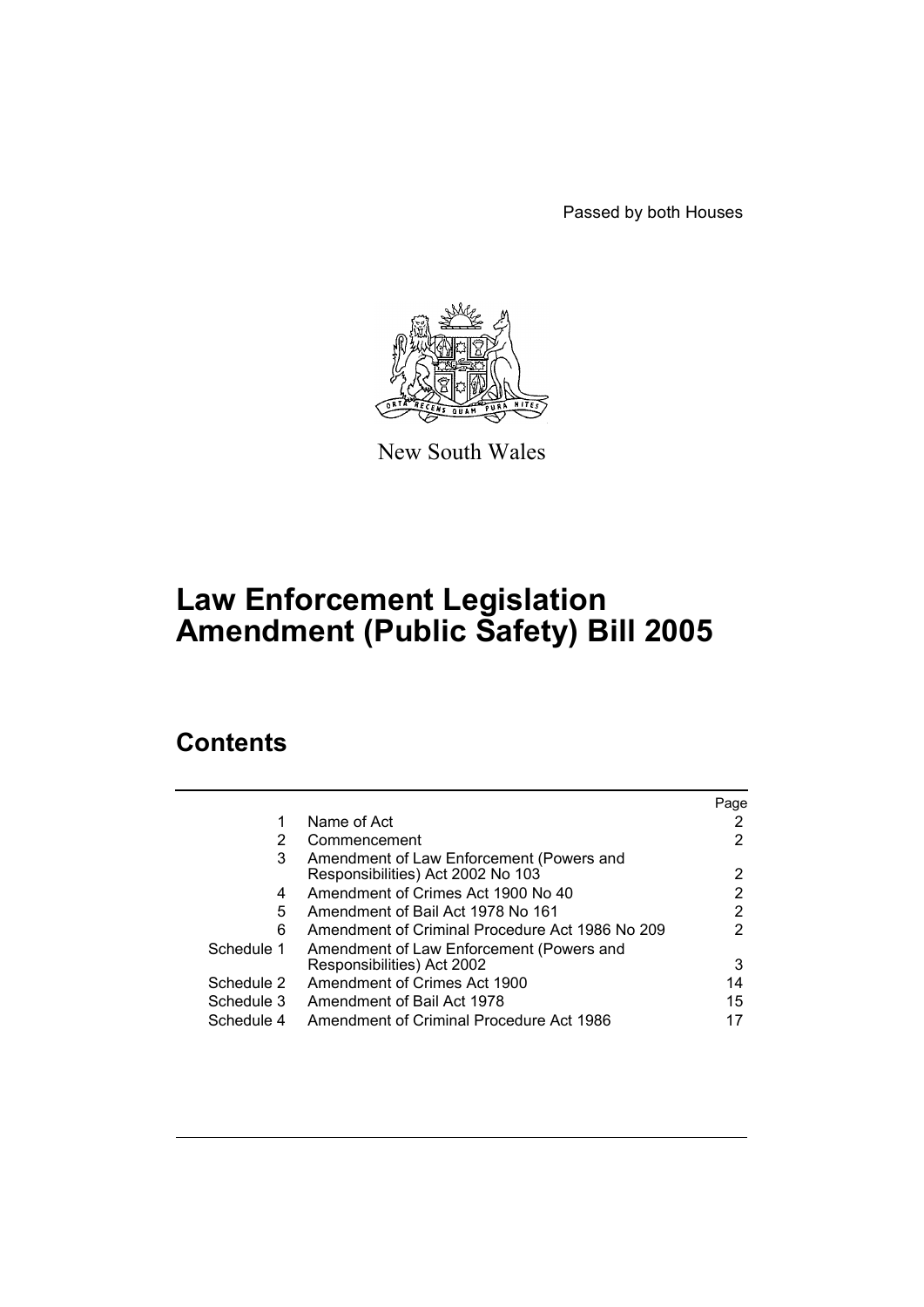*I certify that this PUBLIC BILL, which originated in the LEGISLATIVE ASSEMBLY, has finally passed the LEGISLATIVE COUNCIL and the LEGISLATIVE ASSEMBLY of NEW SOUTH WALES.*

> *Clerk of the Legislative Assembly. Legislative Assembly, Sydney, , 2005*



New South Wales

# **Law Enforcement Legislation Amendment (Public Safety) Bill 2005**

Act No , 2005

An Act to amend the *Law Enforcement (Powers and Responsibilities) Act 2002* and certain other Acts in relation to the prevention and control of public disorders, and for other purposes.

*I have examined this Bill, and find it to correspond in all respects with the Bill as finally passed by both Houses.*

*Chairman of Committees of the Legislative Assembly.*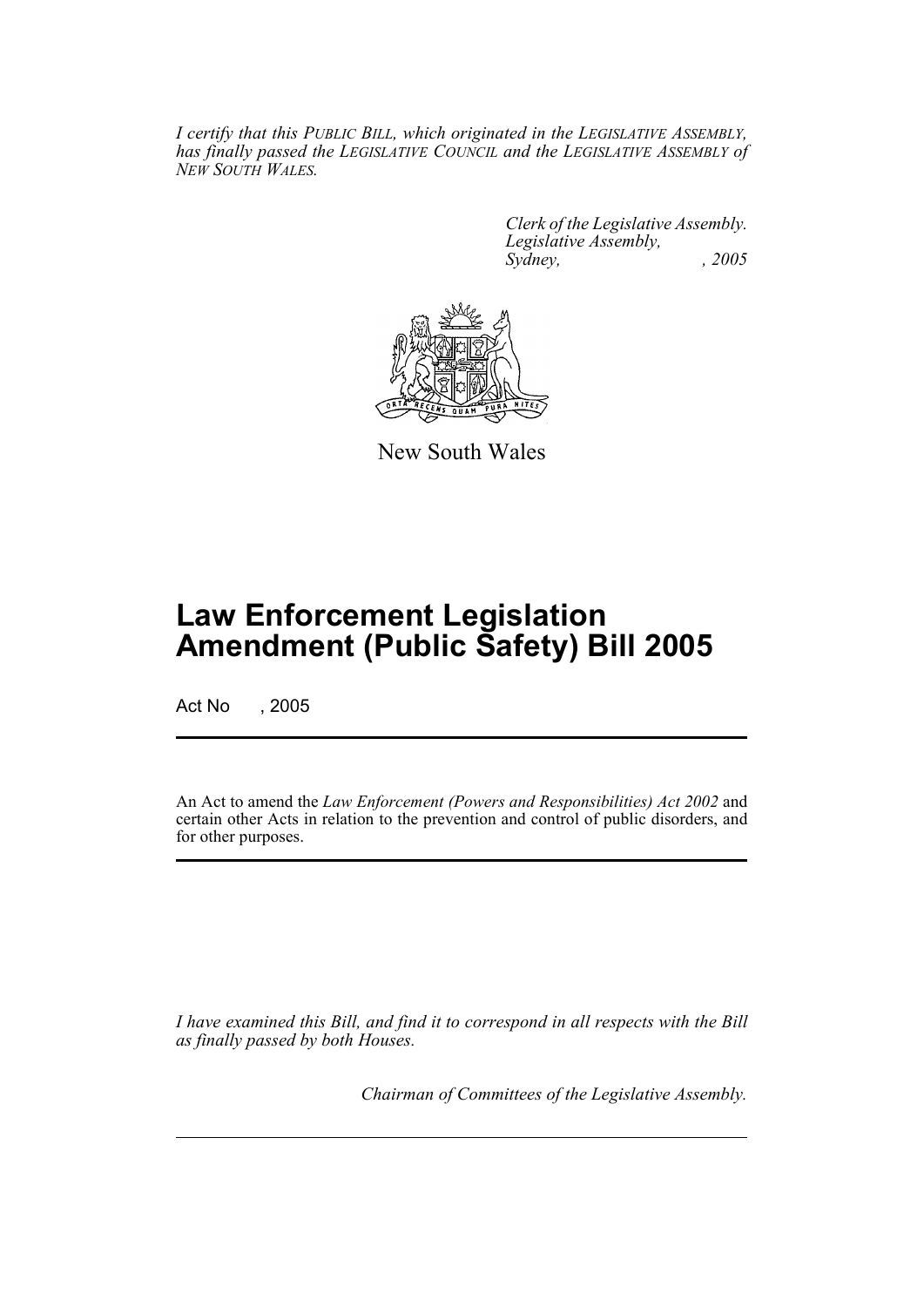## **The Legislature of New South Wales enacts:**

## **1 Name of Act**

This Act is the *Law Enforcement Legislation Amendment (Public Safety) Act 2005*.

### **2 Commencement**

This Act commences on the date of assent.

#### **3 Amendment of Law Enforcement (Powers and Responsibilities) Act 2002 No 103**

The *Law Enforcement (Powers and Responsibilities) Act 2002* is amended as set out in Schedule 1.

## **4 Amendment of Crimes Act 1900 No 40**

The *Crimes Act 1900* is amended as set out in Schedule 2.

## **5 Amendment of Bail Act 1978 No 161**

The *Bail Act 1978* is amended as set out in Schedule 3.

## **6 Amendment of Criminal Procedure Act 1986 No 209**

The *Criminal Procedure Act 1986* is amended as set out in Schedule 4.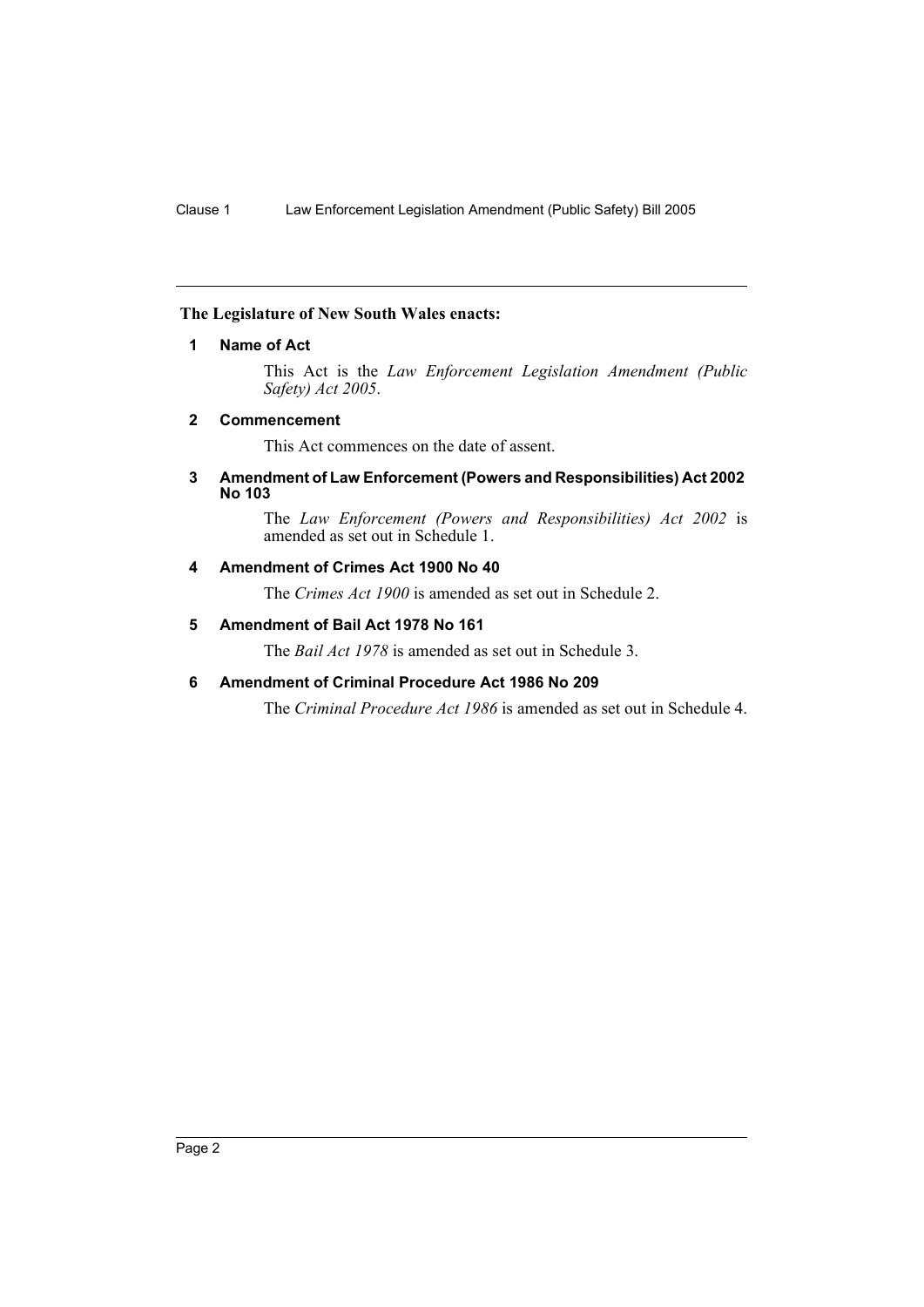Amendment of Law Enforcement (Powers and Responsibilities) Act 2002 Schedule 1

## **Schedule 1 Amendment of Law Enforcement (Powers and Responsibilities) Act 2002**

(Section 3)

**[1] Part 6A**

Insert after Part 6:

## **Part 6A Emergency powers—public disorder**

## **Division 1 Preliminary**

## **87A Definitions**

(1) In this Part:

*licensed premises* means premises licensed or required to be licensed under the *Liquor Act 1982* for the sale or supply of liquor, and includes the premises of a registered club under the *Registered Clubs Act 1976*.

*liquor* has the same meaning as in the *Liquor Act 1982*.

*mobile phone* includes any device that may be used, in whole or in part, for the purpose of sending or receiving voice or other data over a mobile telephone network, whether or not it may be used for any other purpose.

*public disorder* means a riot or other civil disturbance that gives rise to a serious risk to public safety, whether at a single location or resulting from a series of incidents in the same or different locations.

*public place* includes a school.

*road* includes a road related area, and a part of a road or road related area.

- (2) For the purposes of this Part, controlling a public disorder includes containing or reducing the disorder or bringing the disorder to an end.
- (3) For the purposes of this Part:
	- (a) a person in an area that is the target of an authorisation under Division 3 includes a person who is about to enter the area or who has recently left the area, and
	- (b) a vehicle that is in an area the target of an authorisation under Division 3 includes a vehicle that is about to enter the area or that has recently left the area.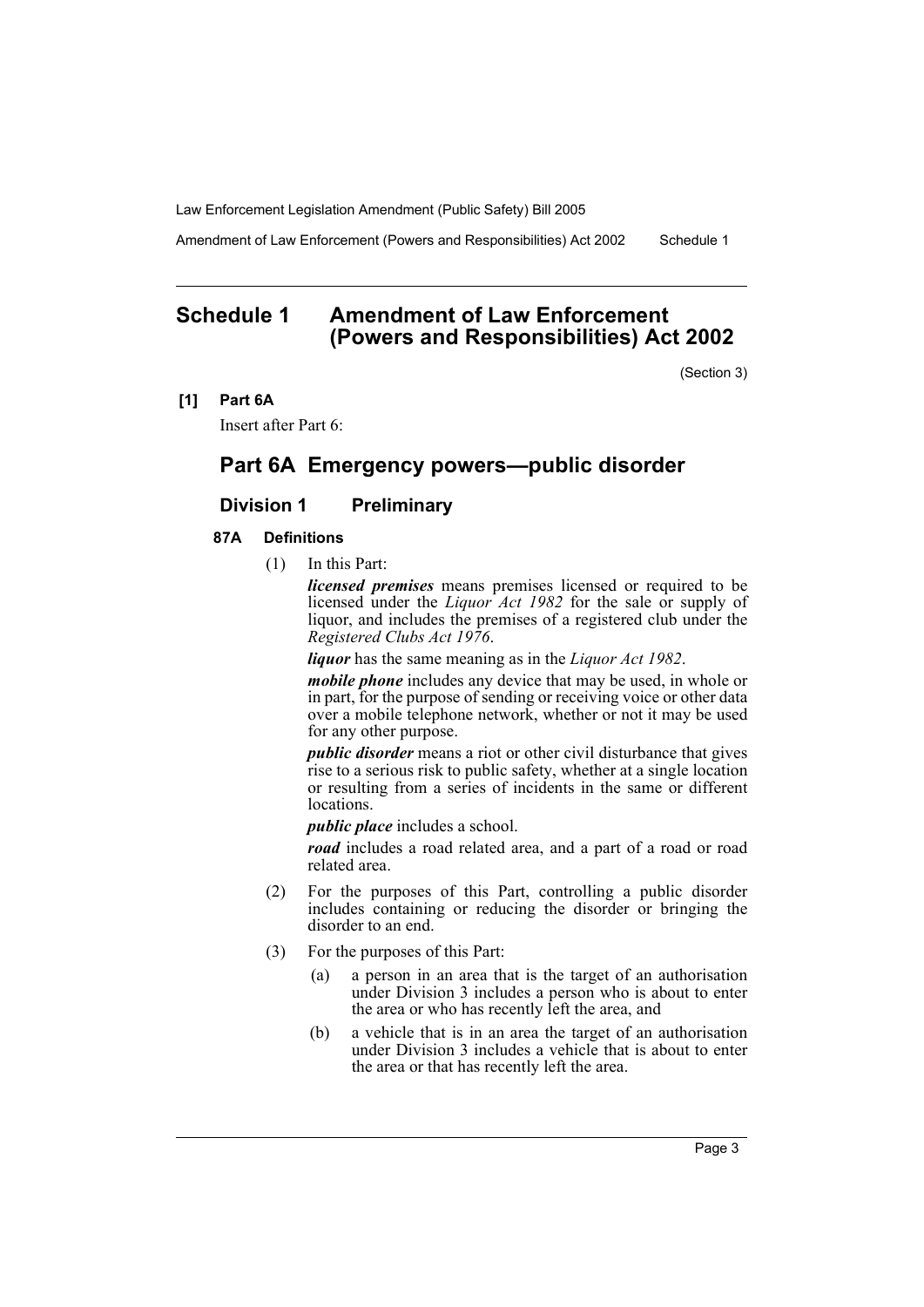Schedule 1 Amendment of Law Enforcement (Powers and Responsibilities) Act 2002

## **Division 2 Liquor restrictions**

#### **87B Emergency prohibition on sale or supply of liquor**

- (1) A police officer of or above the rank of Superintendent may authorise the closure of any licensed premises, or the prohibition of the sale or supply of liquor on any licensed premises, if the police officer:
	- (a) has reasonable grounds for believing that there is a large-scale public disorder occurring in the vicinity of the licensed premises or there is a threat of such a disorder occurring in the near future, and
	- (b) is satisfied that the closure or prohibition will reasonably assist in preventing or controlling the public disorder.
- (2) The period that an authorisation relating to any licensed premises has effect must not exceed the period that the police officer giving the authorisation considers reasonably necessary for the purpose for which it is given, but must not in any case exceed 48 hours. The period that the authorisation has effect may be extended by the giving of a further authorisation, but only if the total period of the authorisation in relation to those premises does not exceed 48 hours.

**Note.** The closure of licensed premises may be extended by the Licensing Court or by an order of an authorised officer under section 104A or 104C of the *Liquor Act 1982.*

- (3) Any police officer may, in accordance with an authorisation under subsection (1), direct any person who is apparently in charge of, or who is selling or supplying liquor on, licensed premises to close the premises or to cease selling or supplying liquor on those premises, as the case requires.
- (4) An authorisation under subsection (1) may be given orally or in writing and, if given orally, it must be confirmed by instrument in writing as soon as it is reasonably practicable to do so.
- (5) An authorisation under subsection (1) may be revoked at any time by a police officer of or above the rank of Inspector if the police officer is satisfied that the authorisation is no longer necessary. The police officer is to give notice to a person apparently in charge of the licensed premises of the revocation of the authorisation.
- (6) A person to whom a direction is given under this section must comply with the direction.

Maximum penalty: 50 penalty units or imprisonment for 12 months, or both.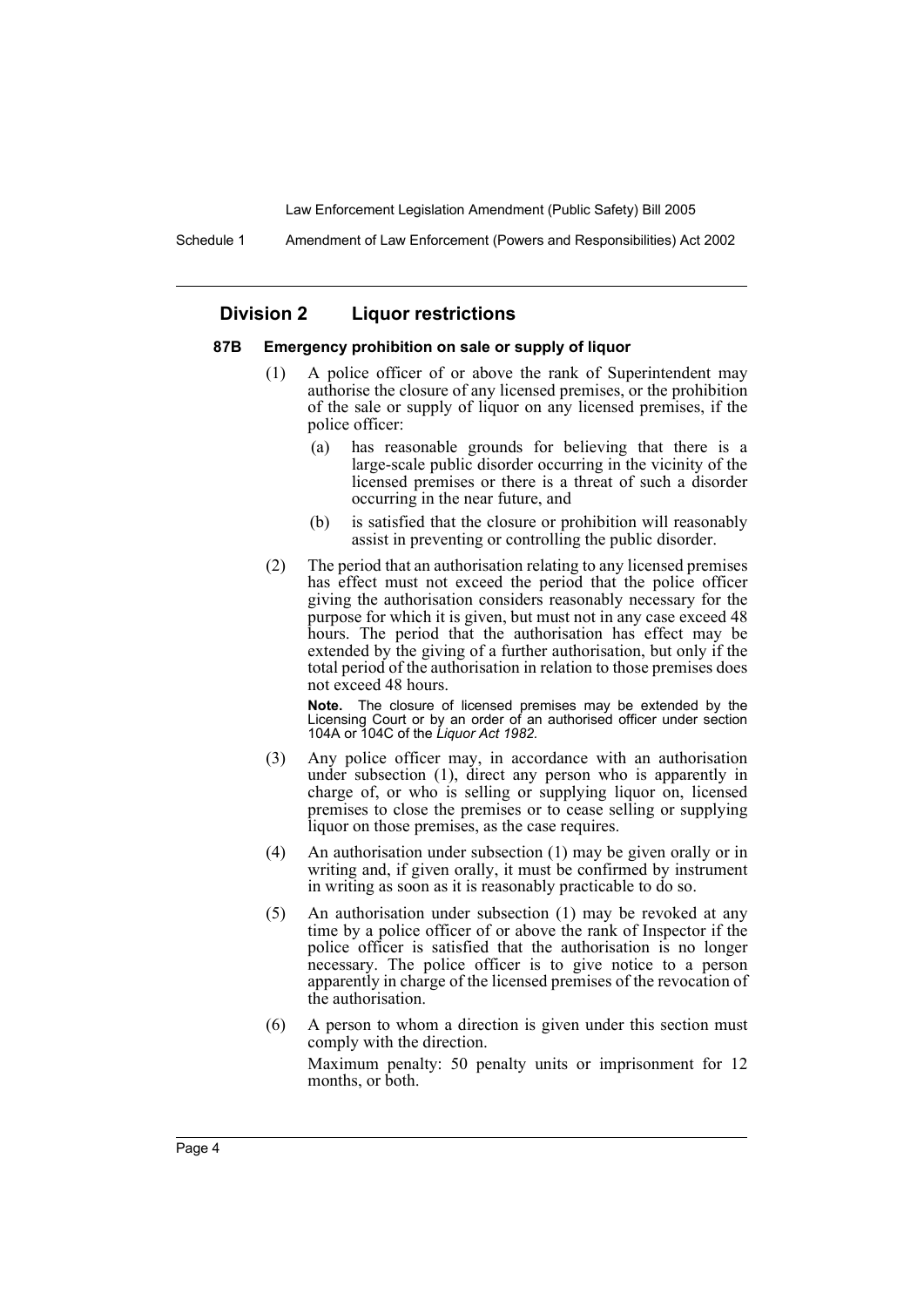Amendment of Law Enforcement (Powers and Responsibilities) Act 2002 Schedule 1

#### **87C Emergency alcohol-free zones**

- (1) A police officer of or above the rank of Superintendent may, by instrument in writing, establish in an area within a public place an emergency alcohol-free zone if the police officer:
	- has reasonable grounds for believing that there is a large-scale public disorder occurring in the vicinity of the area or there is a threat of such a disorder occurring in the near future, and
	- (b) is satisfied that the establishment of the zone will assist in preventing or controlling the public disorder.
- (2) The period for which an emergency alcohol-free zone may be established in any area must not exceed the period that the police officer establishing the zone considers reasonably necessary for the purpose for which it is established, but must not in any case exceed 48 hours. The period for which the zone is established may be extended by a further instrument, but only if the total period that the zone is established in the area does not exceed 48 hours.
- (3) A police officer who finds a person or group of persons drinking or in possession of liquor in an emergency alcohol-free zone may warn the person or group of persons that it is an offence to drink liquor in the zone and that any liquor in the possession of the person or persons may be confiscated unless it is removed from the zone or put away.
- (4) A person who has received a warning under subsection (3) in relation to an emergency alcohol-free zone, but who:
	- (a) commences to drink liquor in the zone, or
	- (b) fails to stop drinking liquor in the zone, or
	- (c) resumes drinking liquor in the zone,

is guilty of an offence.

Maximum penalty: 20 penalty units.

- (5) An emergency alcohol-free zone may be established under this section in respect of an area that is an alcohol-free zone established under the *Local Government Act 1993.* In that case, a person cannot be convicted of an offence under this section and that Act in respect of the same act or omission.
- (6) Any liquor in the immediate possession of a person in an emergency alcohol-free zone who is committing, or has just committed, an offence under this section, and any container in which the liquor is packaged, may be seized by a police officer.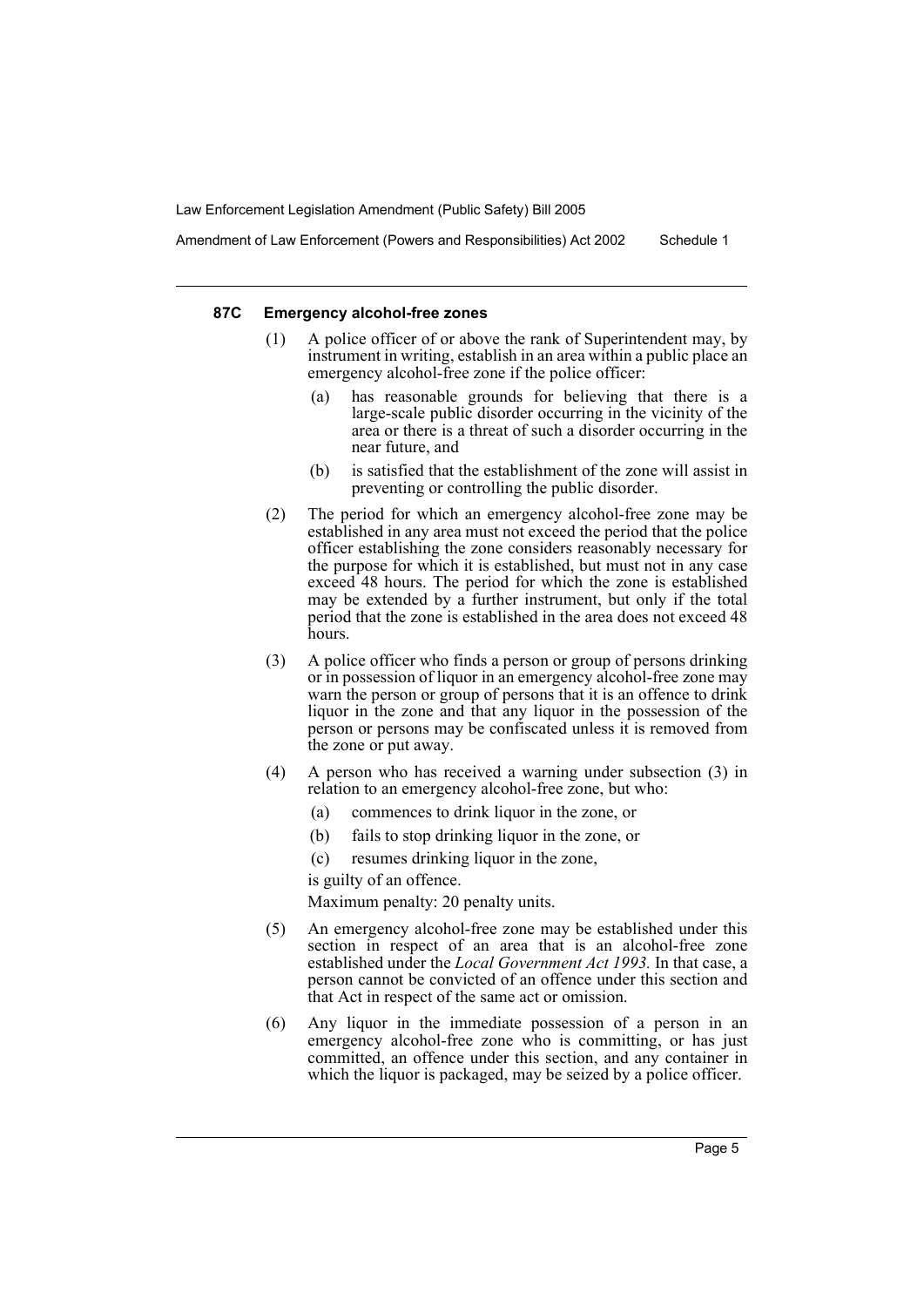Schedule 1 Amendment of Law Enforcement (Powers and Responsibilities) Act 2002

- (7) Any liquor in the immediate possession of a person in an emergency alcohol-free zone who has received a warning under subsection (3), and any container in which the liquor is packaged, may also be seized by a police officer if:
	- (a) the person does not remove the liquor from the zone or put the liquor away, and
	- (b) the police officer is satisfied that the seizure of the liquor will assist in preventing or controlling the public disorder.
- (8) Any liquor (and any container) seized under this section is, by virtue of the seizure, forfeited to the State and may be disposed of in accordance with directions given by the Commissioner of Police.
- (9) The establishment of an emergency alcohol-free zone under this section may be revoked at any time by a police officer of or above the rank of Superintendent if the police officer is satisfied that it is no longer necessary.

## **Division 3 Special powers to prevent or control public disorders**

#### **87D Authorisation of special powers to prevent or control public disorder in public place**

An authorisation for the exercise in a public place of the special powers conferred by this Division may be given in accordance with this Division if the police officer giving the authorisation:

- (a) has reasonable grounds for believing that there is a large-scale public disorder occurring or a threat of such a disorder occurring in the near future, and
- (b) is satisfied that the exercise of those powers is reasonably necessary to prevent or control the public disorder.

## **87E Target of authorisation**

- (1) An authorisation may authorise the exercise of the special powers conferred by this Division in a public place:
	- (a) for the purpose of preventing or controlling a public disorder in a particular area described in the authorisation, or
	- (b) for the purpose of preventing persons travelling by a road specified in the authorisation to an area to create or participate in a public disorder (whether or not the area is also subject to an authorisation under paragraph (a)).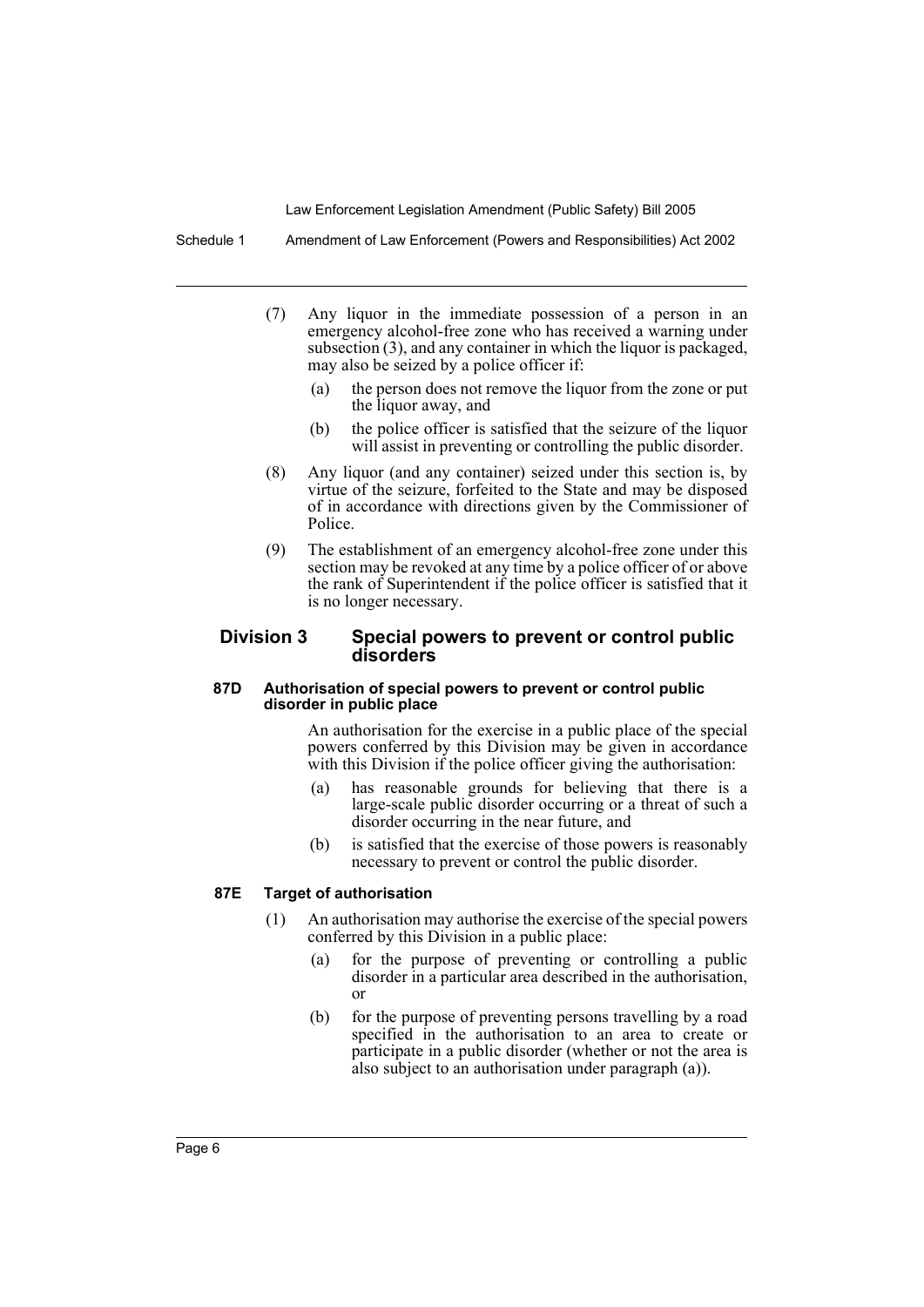Amendment of Law Enforcement (Powers and Responsibilities) Act 2002 Schedule 1

(2) The area or road is referred to in this Division as the *target* of the authorisation.

#### **87F Giving of authorisation**

- (1) An authorisation may be given by the Commissioner of Police or by a Deputy or Assistant Commissioner of Police. The power conferred by this section cannot be delegated.
- (2) An authorisation may be given orally or by instrument in writing.
- (3) If the authorisation is given orally, it must be confirmed by instrument in writing as soon as it is reasonably practicable to do so.
- (4) An authorisation must:
	- (a) state that it is given under this Division, and
	- (b) describe the general nature of the public disorder or threatened public disorder to which it applies (including the day or days it occurs or is likely to occur), and
	- (c) describe the area or specify the road targeted by the authorisation, and
	- (d) specify the time it ceases to have effect.

#### **87G Duration and revocation of authorisation**

- (1) An authorisation has effect, unless sooner revoked, during the period beginning at the time it is given and ending at the time specified in the authorisation.
- (2) The period that an authorisation relating to any area or road has effect must not exceed the period that the police officer giving the authorisation considers reasonably necessary for the purpose for which it is given, but must not in any case exceed 48 hours.
- (3) The period that the authorisation has effect may be extended by the giving of a further authorisation, but only if:
	- (a) the total period of the authorisation in relation to the area or road does not exceed 48 hours, or
	- (b) the Supreme Court, on the application of the police officer proposing to give the further authorisation, determines that the police officer is entitled to give the further authorisation.
- (4) The Commissioner of Police or a Deputy or Assistant Commissioner of Police may revoke an authorisation at any time, and must revoke it if directed to do so by order of the Supreme Court.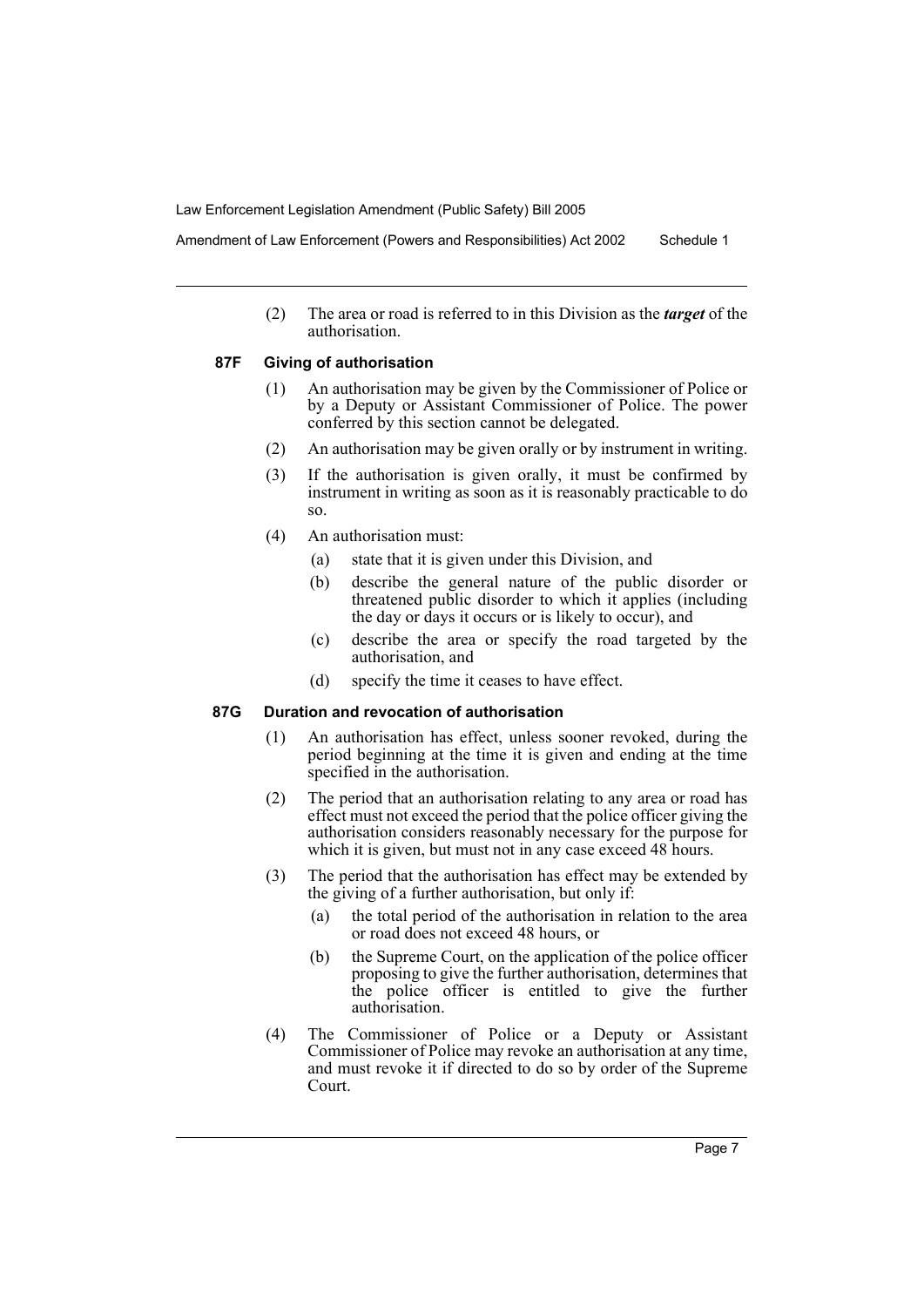Schedule 1 Amendment of Law Enforcement (Powers and Responsibilities) Act 2002

(5) The cessation of an authorisation (by revocation or otherwise) does not affect anything lawfully done in reliance on the authorisation before it ceased to have effect.

#### **87H Exercise of special powers conferred by authorisation by police officers**

- (1) The special powers conferred by this Division may be exercised by any police officer in a public place for the purposes for which an authorisation is given under this Division.
- (2) A police officer may exercise those powers whether or not the officer has been provided with or notified of the terms of the authorisation.

#### **87I Power to place or establish cordon or roadblock**

- (1) A police officer may, for the purposes of stopping and searching persons or vehicles under this Division or preventing persons entering or leaving an area without the permission of a police officer:
	- (a) place a cordon around a target area or any part of it, or
	- (b) establish a roadblock on a target road (including any road in a target area).
- (2) A police officer must not refuse permission for a person to leave the area unless it is reasonably necessary to do so to avoid a risk to public safety or to the person's own safety.
- (3) A cordon or roadblock may consist of any appropriate form of physical barrier or obstruction preventing or limiting the passage of vehicles or persons.

#### **87J Power to stop and search vehicles**

- (1) A police officer may, without a warrant, stop and search a vehicle, and anything in or on the vehicle, if:
	- (a) the vehicle is in an area that is the target of an authorisation, or
	- (b) the vehicle is on a road that is the target of an authorisation.
- (2) A police officer may detain a vehicle for so long as is reasonably necessary to conduct a search under this section.

#### **87K Power to search persons**

(1) A police officer may, without a warrant, stop and search a person, and anything in the possession of or under the control of the person, if: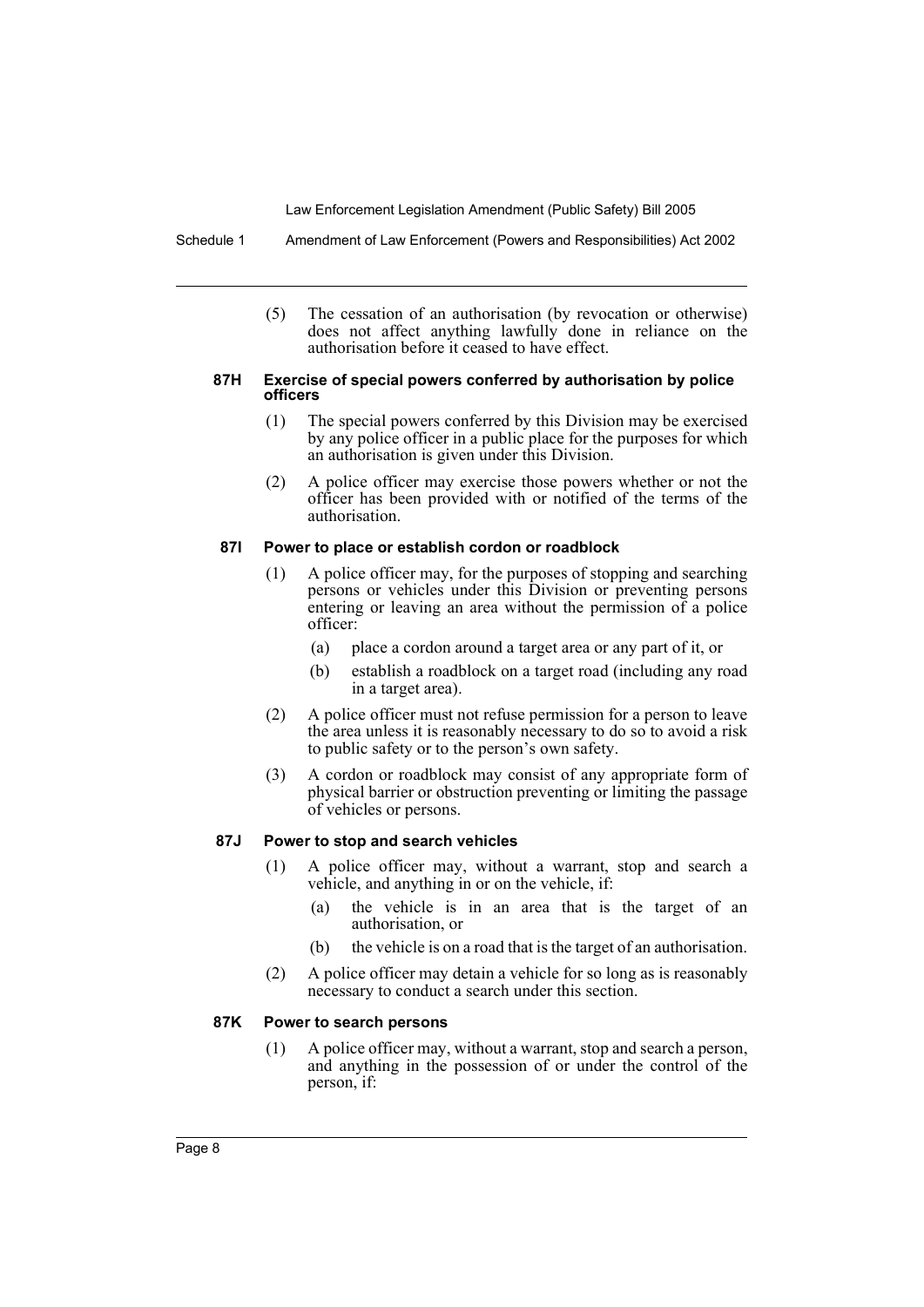- - (a) the person is in an area that is the target of an authorisation, or
	- (b) the person is in or on a vehicle on a road that is the target of an authorisation.
	- (2) Division 4 of Part 4 (except to the extent that it authorises strip searches) applies to the search of a person conducted under this section.
	- (3) A police officer may detain a person for so long as is reasonably necessary to conduct a search under this section.

#### **87L Power to obtain disclosure of identity**

- (1) A police officer may request a person whose identity is unknown to the officer to disclose his or her identity if:
	- (a) the person is in an area that is the target of an authorisation (whether or not in or on a vehicle), or
	- (b) the person is in or on a vehicle on a road that is the target of an authorisation,

and the police officer reasonably suspects that the person has been involved or is likely to be involved in a public disorder.

(2) A person who is so requested to disclose his or her identity must not, without reasonable excuse, fail or refuse to comply with the request.

Maximum penalty: 50 penalty units or 12 months imprisonment, or both.

- (3) A person must not, without reasonable excuse, in response to any such request:
	- (a) give a name that is false in a material particular, or
	- (b) give an address other than the person's full and correct address.

Maximum penalty: 50 penalty units or 12 months imprisonment, or both.

(4) A police officer may request a person who is requested under this section to disclose his or her identity to provide proof of his or her identity.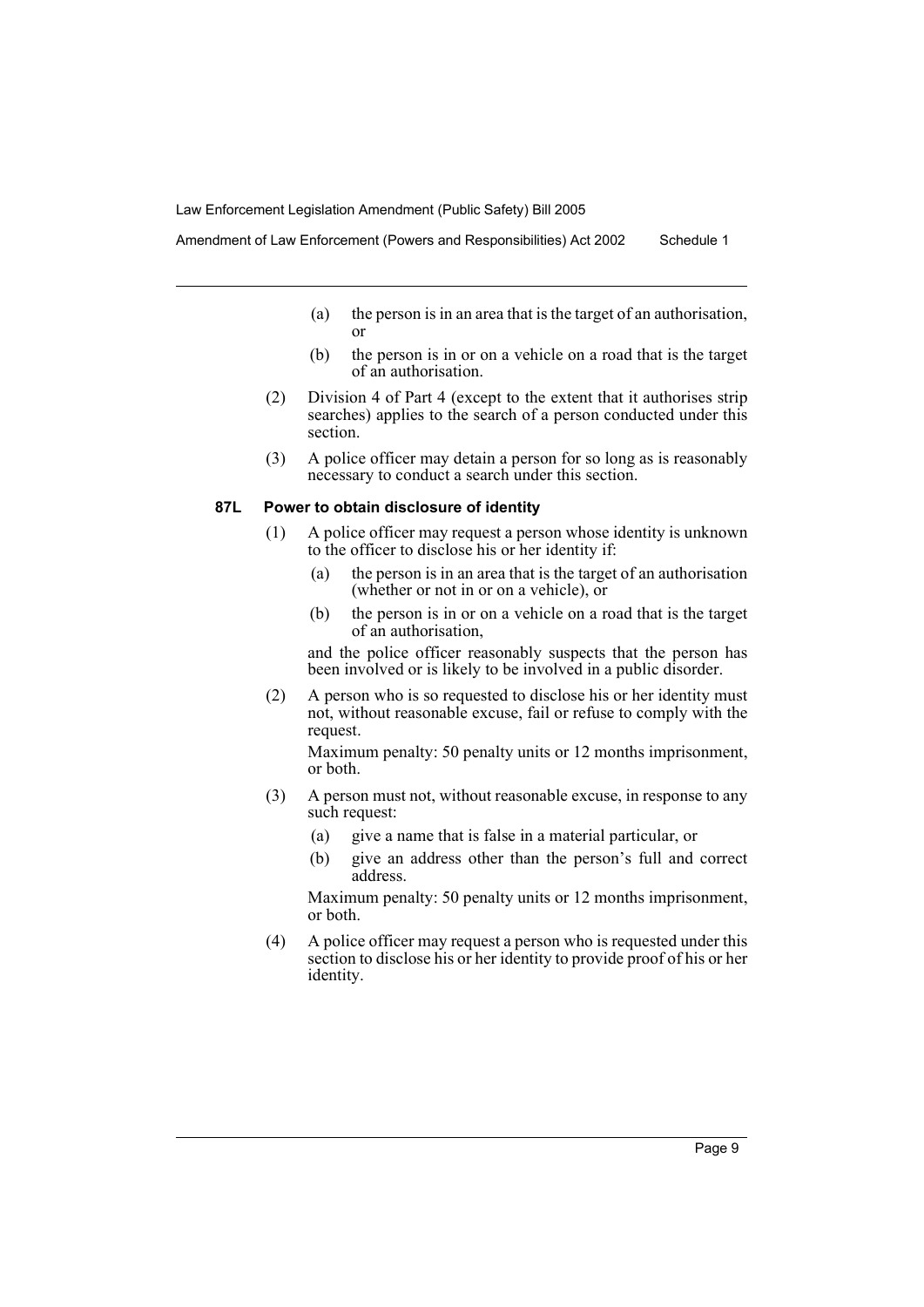Schedule 1 Amendment of Law Enforcement (Powers and Responsibilities) Act 2002

#### **87M Power to seize and detain things**

- (1) A police officer may, in connection with a search under this Division:
	- (a) seize and detain, for a period of not more than 7 days, a vehicle, mobile phone or other communication device if the seizure and detention of the vehicle, phone or device will assist in preventing or controlling a public disorder, or
	- (b) seize and detain all or part of a thing (including a vehicle) that the officer suspects on reasonable grounds may provide evidence of the commission of a serious indictable offence (whether or not related to a public disorder).
- (2) The Local Court may, on the application of a police officer, authorise the continued detention of a vehicle, mobile phone or other communication device under subsection (1) (a) for an additional period not exceeding 14 days if satisfied that its continued detention will assist in preventing or controlling a public disorder. More than one extension of the detention may be authorised under this subsection, so long as each extension does not exceed 14 days.
- (3) A power conferred by this section to seize and detain a thing includes:
	- (a) a power to remove a thing from the place where it is found, and
	- (b) a power to guard the thing in or on the place where it is found.
- (4) The regulations may make provision for or with respect to the seizure, detention and return of vehicles, mobile phones or other communication devices referred to in subsection (1) (a).

#### **87N Powers exercisable without authorisation under this Division**

- (1) This section applies where a police officer stops a vehicle on a road in accordance with a power conferred by or under this or any other Act, being a road that is not (or not in an area) the target of an authorisation under this Division.
- (2) The police officer may exercise the powers conferred under this Division in relation to the vehicle (and any person or thing in or on the vehicle) without such an authorisation if the officer:
	- (a) has reasonable grounds for believing that there is a large-scale public disorder occurring or a threat of such a disorder occurring in the near future, and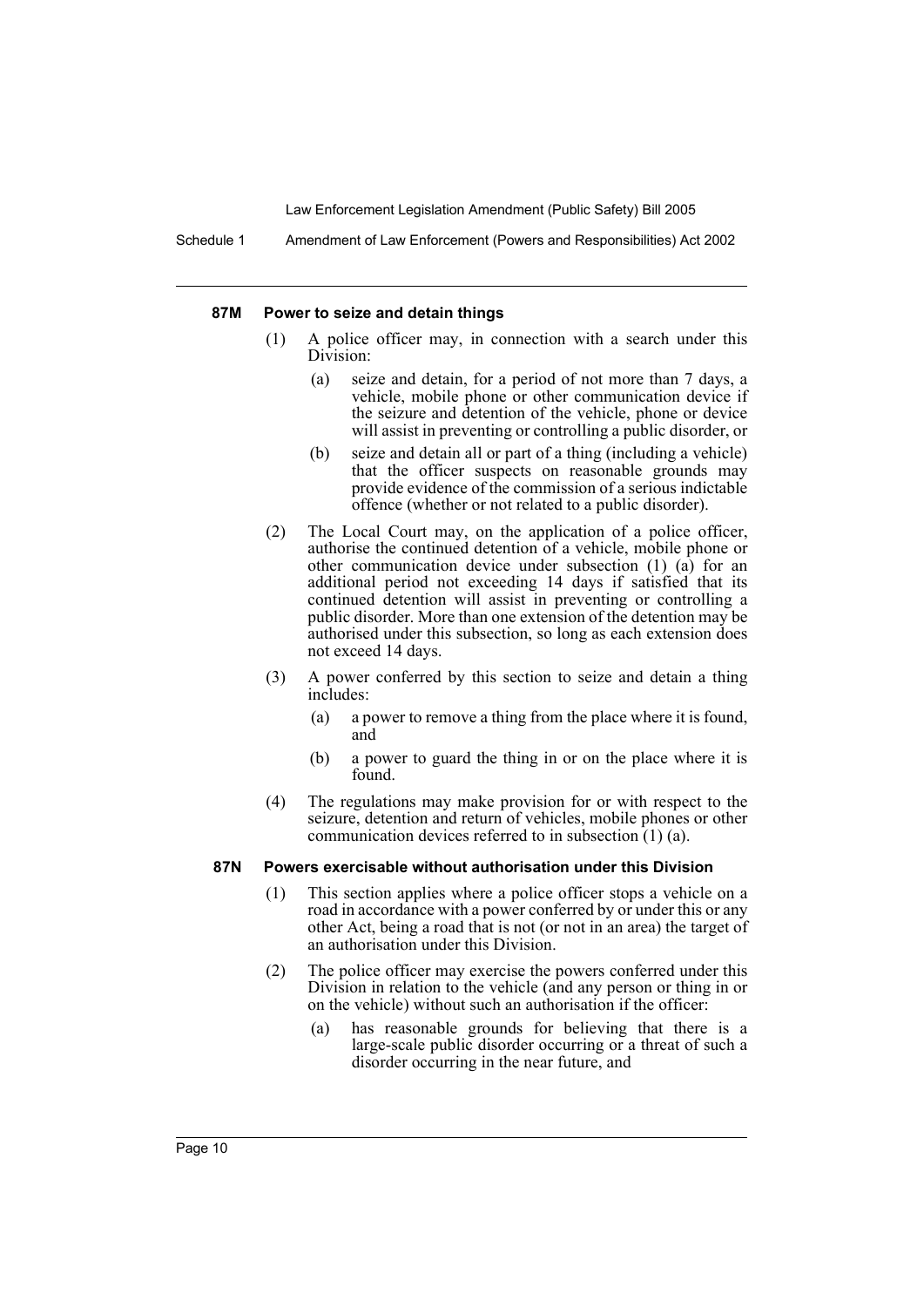Amendment of Law Enforcement (Powers and Responsibilities) Act 2002 Schedule 1

- (b) suspects on reasonable grounds that the occupants of the vehicle have participated or intend to participate in the public disorder, and
- (c) is satisfied that the exercise of those powers is reasonably necessary to prevent or control the public disorder, and
- (d) is satisfied that the urgency of the circumstances require the powers to be exercised without an authorisation under this Division.

## **Division 4 Miscellaneous**

## **87O Monitoring by Ombudsman**

- (1) The Ombudsman is to keep under scrutiny the exercise of powers conferred on police officers under this Part.
- (2) For that purpose, the Ombudsman may require the Commissioner of Police or any public authority to provide information about the exercise of those powers.
- (3) The Commissioner of Police is to ensure that the Ombudsman:
	- (a) is notified as soon as practicable of the giving of any authorisation under Division 2 or 3, and given a copy of any such authorisation, and
	- (b) if an authorisation is revoked—is notified as soon as practicable of the revocation.
- (4) The Ombudsman must, as soon as practicable after 18 months after the commencement of this Part, prepare a report on the exercise of those powers and furnish a copy of the report to the Attorney General and the Minister for Police.
- (5) The report is to be tabled by the Attorney General in each House of Parliament as soon as practicable after it is received by the Attorney General.
- (6) If a House of Parliament is not sitting when the Attorney General seeks to table a report, copies of the report are to be presented to the Clerk of the House concerned by the Attorney General.
- (7) The report:
	- (a) is, on presentation and for all purposes, taken to have been laid before the House, and
	- (b) may be printed by authority of the Clerk of the House, and
	- (c) if so printed, is for all purposes taken to be a document published by or under the authority of the House, and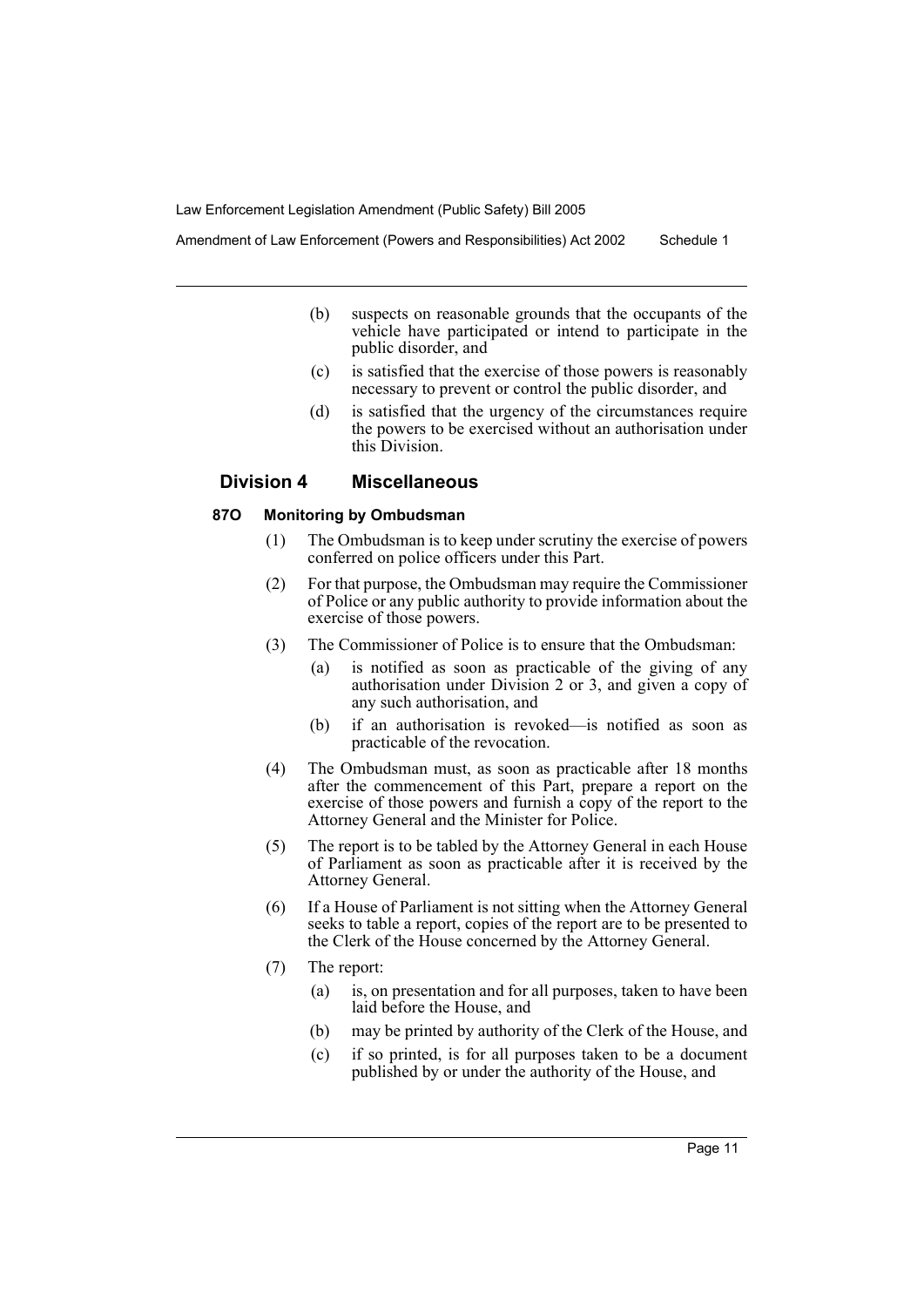Schedule 1 Amendment of Law Enforcement (Powers and Responsibilities) Act 2002

(d) is to be recorded:

- (i) in the case of the Legislative Council, in the Minutes of the Proceedings of the Legislative Council, and
- (ii) in the case of the Legislative Assembly, in the Votes and Proceedings of the Legislative Assembly,

on the first sitting day of the House after receipt of the report by the Clerk.

#### **87P Sunset provision**

This Part is repealed on the second anniversary of the commencement of this Part.

#### **[2] Section 14 Power of police officer to request disclosure of driver or passenger identity**

Omit "passenger in or on" from section 14 (1) (a).

Insert instead "driver of, or passenger in or on,".

#### **[3] Section 14 (1)**

Insert "or at or about the time the vehicle last stopped before the request was made or a direction was given under this Division to stop the vehicle" after "so used" wherever occurring.

### **[4] Section 15 Failure of driver to disclose identity**

Omit "passenger in or on" from section 15 (2).

Insert instead "driver of, or passenger in or on,".

#### **[5] Section 15 (2) (a) and (b)**

Insert "driver or" before "passenger" wherever occurring.

## **[6] Section 15 (2) (b)**

Insert "driver's or" before "passenger's".

## **[7] Part 4, Division 5, heading**

Insert "**stop,**" before "**entry**".

#### **[8] Section 36A**

Insert after section 36:

#### **36A Power to stop vehicles**

A police officer may stop a vehicle if the police officer suspects on reasonable grounds that the driver of, or a passenger in or on,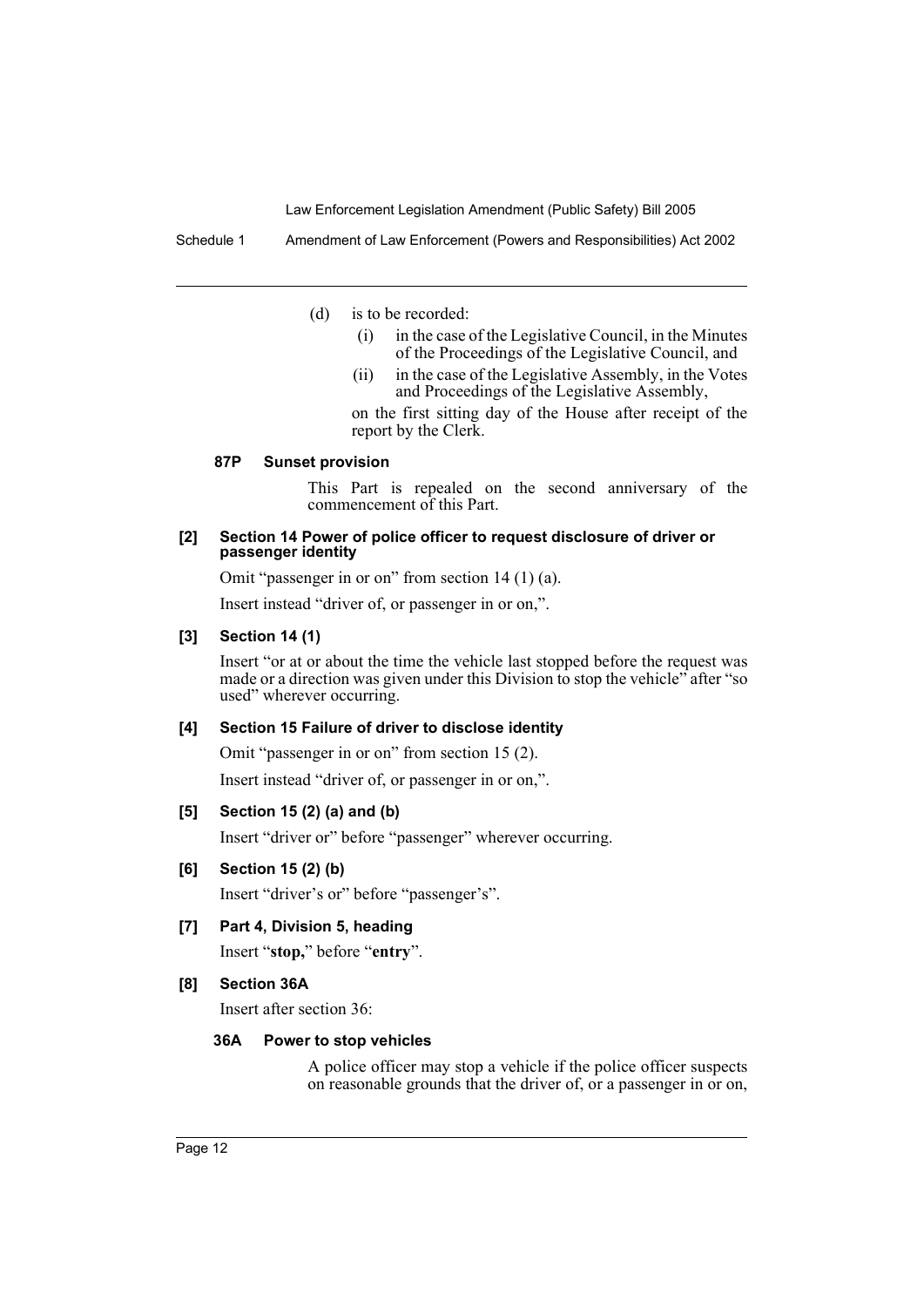Amendment of Law Enforcement (Powers and Responsibilities) Act 2002 Schedule 1

the vehicle is a person in respect of whom the police officer has grounds to exercise a power of arrest or detention or a search power under this Act or any other law.

## **[9] Section 38 Power to give reasonable directions**

Omit "search power". Insert instead "stop, search or detention power".

## **[10] Schedule 5 Savings and transitional provisions**

Insert at the end of clause 1 (1):

*Law Enforcement Legislation Amendment (Public Safety) Act 2005*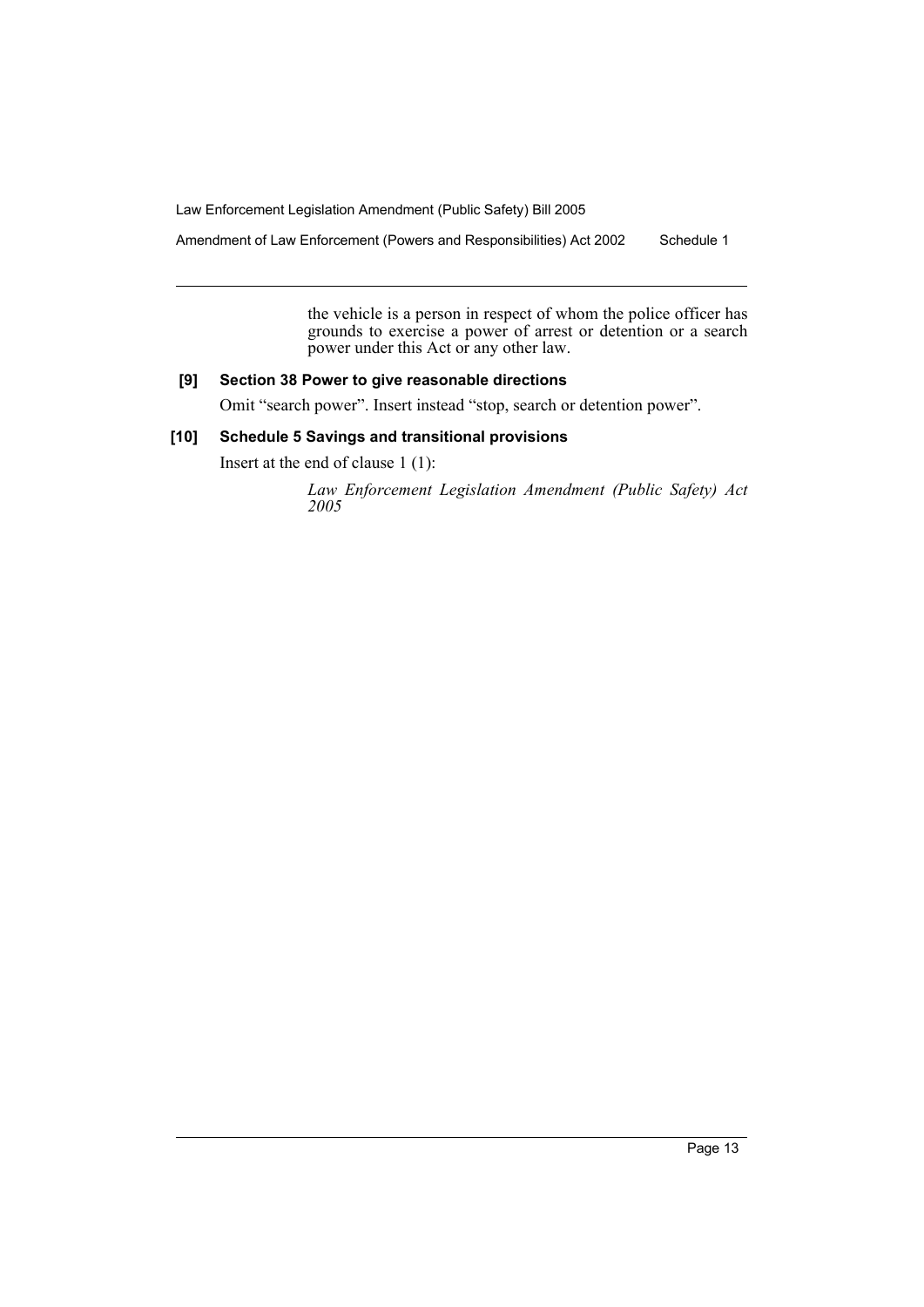Schedule 2 Amendment of Crimes Act 1900

# **Schedule 2 Amendment of Crimes Act 1900**

(Section 4)

### **[1] Section 59A**

Insert after section 59:

### **59A Assault during public disorder**

- (1) A person who assaults any person during a large-scale public disorder, although not occasioning actual bodily harm, is liable to imprisonment for 5 years.
- (2) A person who assaults any person during a large-scale public disorder, and by the assault occasions actual bodily harm, is liable to imprisonment for 7 years.
- (3) In this section, *public disorder* means a riot or other civil disturbance that gives rise to a serious risk to public safety, whether at a single location or resulting from a series of incidents in the same or different locations.
- (4) This section is repealed on the second anniversary of the commencement of this section.

## **[2] Section 93B Riot**

Omit "10 years" from section 93B (1). Insert instead "15 years".

## **[3] Section 93C Affray**

Omit "5 years" from section 93C (1). Insert instead "10 years".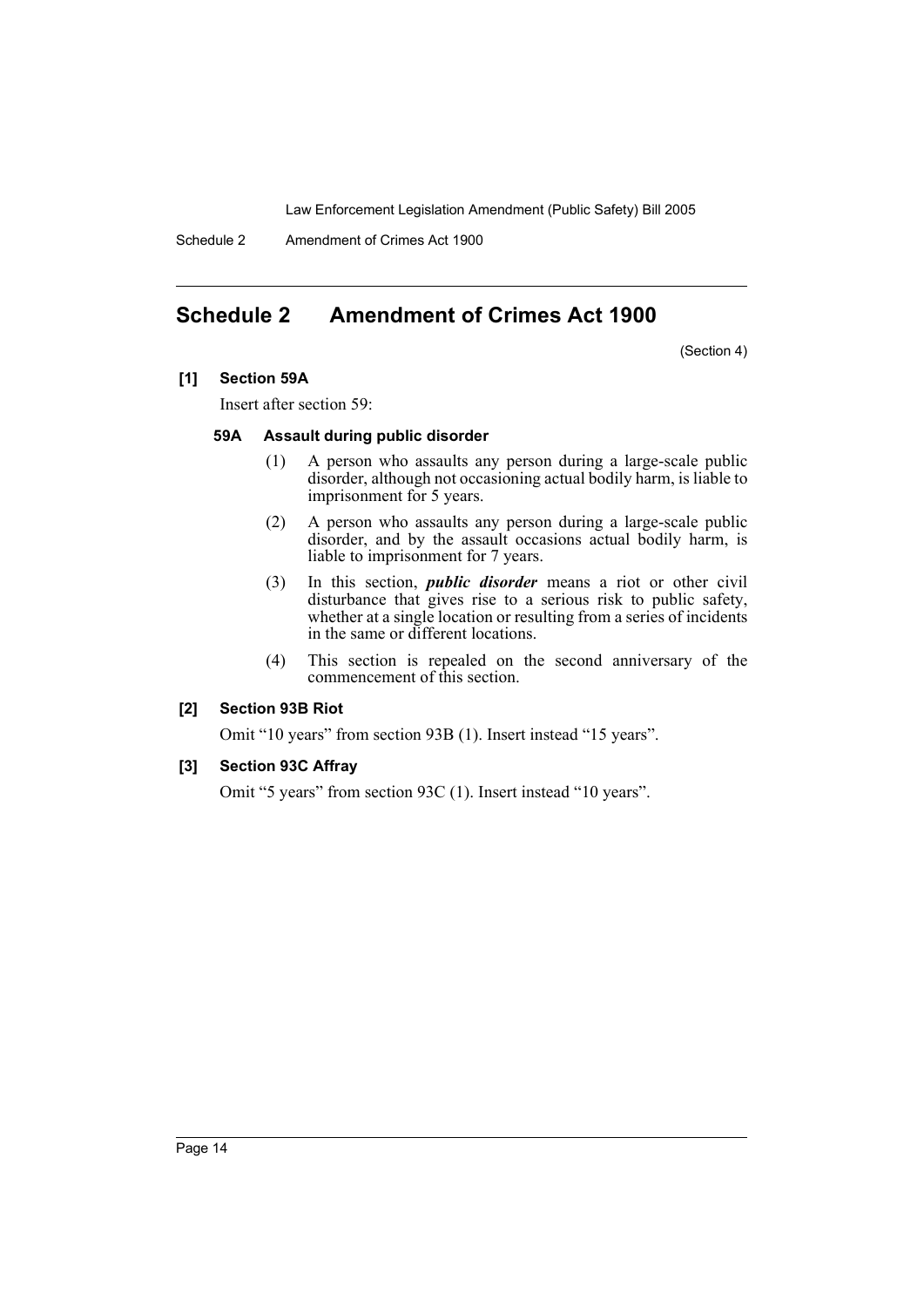Amendment of Bail Act 1978 Schedule 3

# **Schedule 3 Amendment of Bail Act 1978**

(Section 5)

**[1] Section 8D**

Insert after section 8C:

#### **8D Presumption against bail for offences committed in the course of riots or other civil disturbances**

- (1) This section applies to the following offences:
	- (a) an offence under section 93B (Riot) of the *Crimes Act 1900*,
	- (b) any other offence that is punishable by imprisonment for 2 years or more and that is alleged to have been committed:
		- (i) in the course of the accused person participating in a large-scale public disorder, or
		- (ii) in connection with the exercise of police powers to prevent or control such a disorder or the threat of such a disorder.
- (2) In this section, *public disorder* means a riot or other civil disturbance that gives rise to a serious risk to public safety, whether at a single location or resulting from a series of incidents in the same or different locations.
- (3) A person accused of an offence to which this section applies is not to be granted bail unless the person satisfies the authorised officer or court that bail should not be refused.
- (4) The requirement for bail cannot be dispensed with for a person accused of an offence to which this section applies and section 10 (2) does not apply with respect to any such offence.
- (5) Section 9 does not apply to an offence to which this section applies.
- (6) Sections 32 (6) and 38 (1A) apply to an offence to which this section applies in the same way as they apply to an offence to which section 8A applies.
- (7) This section is repealed on the second anniversary of the commencement of this section.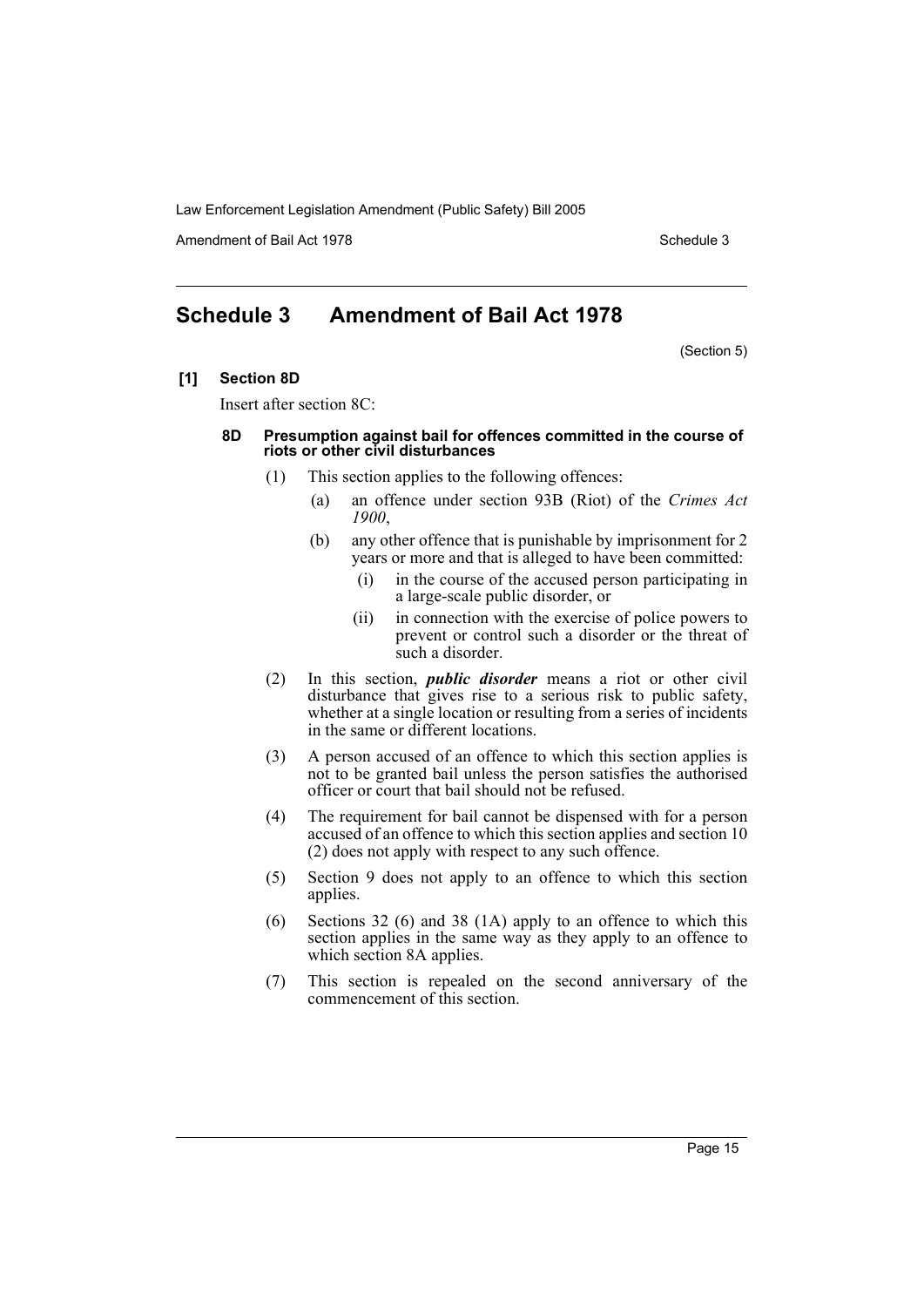Schedule 3 Amendment of Bail Act 1978

## **[2] Schedule 1 Savings and transitional provisions**

Insert after Part 15:

## **Part 16 Law Enforcement Legislation Amendment (Public Safety) Act 2005**

#### **33 Offences committed or bail decision made before commencement of Law Enforcement Legislation Amendment (Public Safety) Act 2005**

- (1) Section 8D, as inserted by the *Law Enforcement Legislation Amendment (Public Safety) Act 2005*, extends to a grant of bail to a person in respect of an offence committed before the commencement of that section, whether the person was charged with that offence before or after that commencement.
- (2) The operation of this clause extends to a review under Part 6 of this Act of a bail decision made before that commencement.